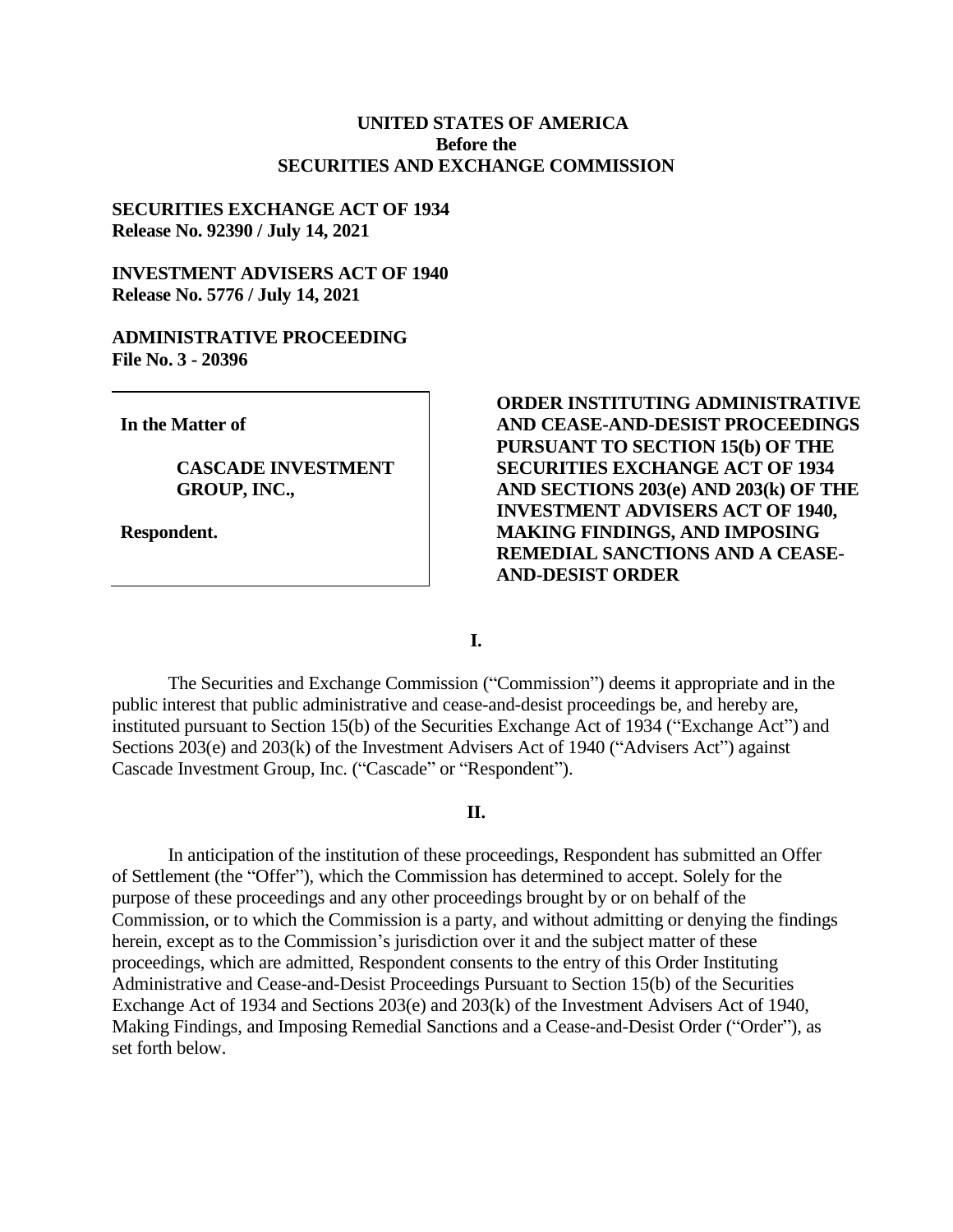## **III.**

On the basis of this Order and Respondent's Offer, the Commission finds<sup>1</sup> that:

### **Summary**

1. These proceedings arise out of breaches of fiduciary duty by Cascade, a dually registered investment adviser and broker-dealer, in connection with its mutual fund share class selection practices. From October 2014 through September 2019 (the "Relevant Period"), Cascade purchased, recommended, or held for advisory clients mutual fund share classes that charged 12b-1 fees pursuant to Rule 12b-1 under the Investment Company Act of 1940 ("12b-1 fees") instead of lower-cost share classes of the same funds that were available to the clients. Cascade and its investment adviser representatives ("IARs"), in their capacity as registered representatives of Cascade, received 12b-1 fees in connection with these investments, but Cascade did not adequately disclose this conflict of interest in its Forms ADV or otherwise. Further, by causing certain advisory clients to invest in mutual fund share classes that charged 12b-1 fees when other share classes of the same funds that presented a more favorable value for these clients under the particular circumstances in place at the time of the transactions were available to the clients, Cascade breached its duty to seek best execution for those transactions.

2. Cascade also failed to adopt and implement written compliance policies and procedures reasonably designed to prevent violations of the Advisers Act and the rules thereunder in connection with its mutual fund share class selection practices.

3. Cascade, although eligible to do so, did not self-report to the Commission pursuant to the Division of Enforcement's Share Class Selection Disclosure Initiative ("SCSD Initiative"). 2

## **Respondent**

4. Respondent Cascade Investment Group Inc., incorporated in Colorado and headquartered in Colorado Springs, Colorado, has been registered with the Commission as an investment adviser since 1997 and as a broker-dealer since 1994. In its Form ADV dated June 24, 2020, Cascade reported that it had approximately \$300 million in regulatory assets under management.

#### **Mutual Fund Share Class Selection**

5. Mutual funds typically offer investors different types of shares or "share classes." Each share class represents an interest in the same portfolio of securities with the same investment objective. The primary difference among the share classes is the fee structure.

 $\overline{a}$ 

<sup>&</sup>lt;sup>1</sup> The findings herein are made pursuant to Respondent's Offer of Settlement and are not binding on any other person or entity in this or any other proceeding.

<sup>2</sup> *See* Div. of Enforcement, U.S. Sec. & Exch. Comm'n, *Share Class Selection Disclosure Initiative*, https://www.sec.gov/enforce/announcement/scsd-initiative (last modified Feb. 12, 2018).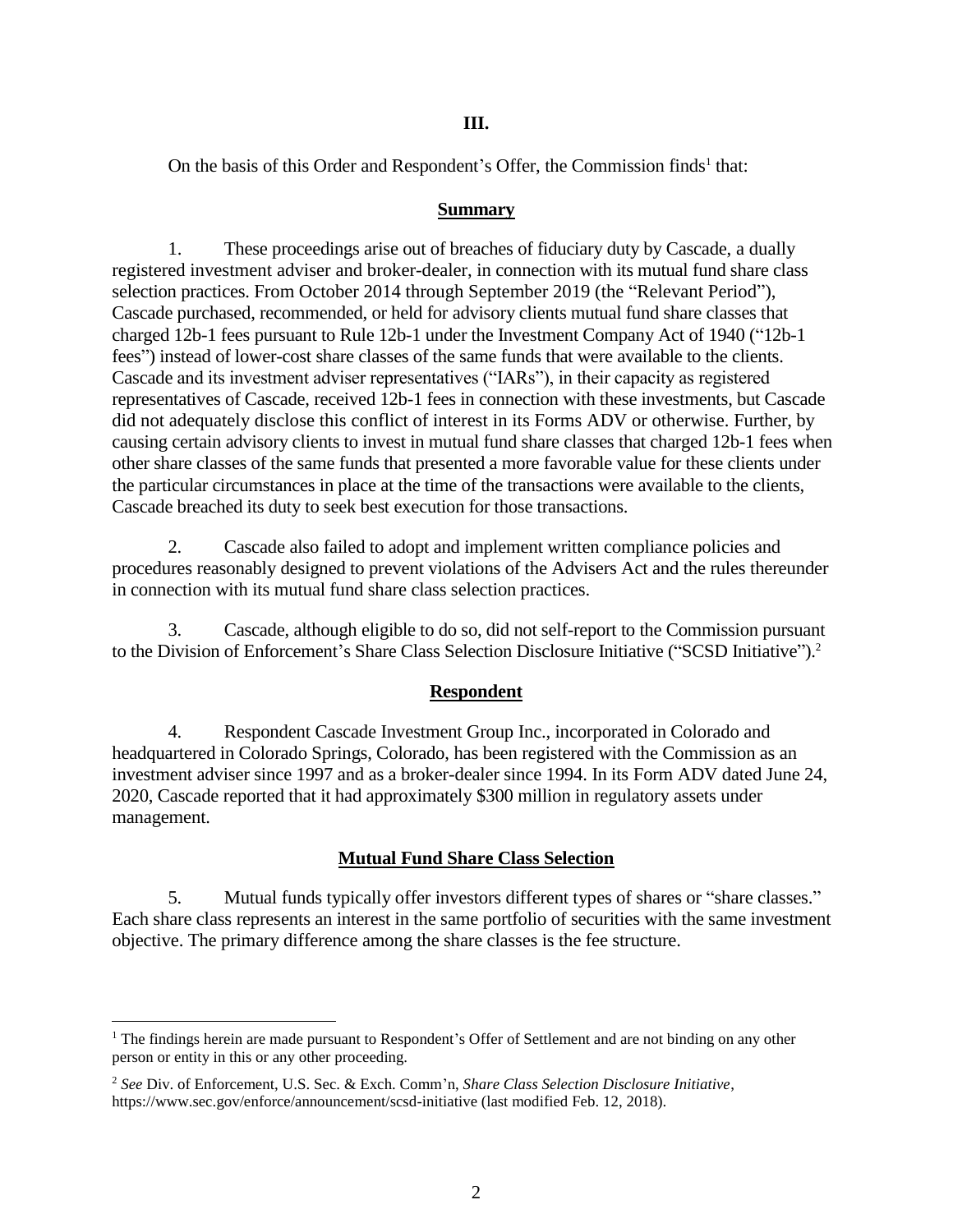6. For example, some mutual fund share classes charge 12b-1 fees to cover certain costs of fund distribution and sometimes shareholder services. These recurring fees, which are included in a mutual fund's total annual fund operating expenses, vary by share class, but typically range from 25 to 100 basis points. They are deducted from the mutual fund's assets on an ongoing basis and paid to the fund's distributor or principal underwriter, which generally remits the 12b-1 fees to the broker-dealer that distributed or sold the shares.

7. Many mutual funds also offer share classes that do not charge 12b-1 fees (*e.g.*, "Institutional Class" or "Class I" shares (collectively, "Class I shares")).<sup>3</sup> An investor who holds Class I shares of a mutual fund will usually pay lower total annual fund operating expenses over time – and thus will generally earn higher returns – than one who holds a share class of the same fund that charges 12b-1 fees. Therefore, if a mutual fund offers a Class I share, and an investor is eligible to own it, it is often, though not always, better for the investor to purchase or hold the Class I share.

8. During the Relevant Period, Cascade purchased, recommended, or held for clients<sup>4</sup> mutual fund share classes that charged 12b-1 fees when lower-cost share classes of those same funds were available to those clients. Cascade received approximately \$588,000 in 12b-1 fees during the Relevant Period that it would not have collected had Cascade's advisory clients been invested in the available lower-cost share classes. Cascade paid out 60% of the 12b-1 fee revenue to its IARs, and retained the remaining 40%.

9. In September 2019, after being contacted by Commission staff, Cascade began rebating 12b-1 fees to clients going forward. Cascade has also reimbursed to clients all 12b-1 fees that Cascade and its IARs received during the Relevant Period, plus interest.

## **Disclosure Failures**

10. As an investment adviser, Cascade was obligated to disclose all material facts to its advisory clients, including any conflicts of interest between itself and/or its associated persons and its clients that could affect the advisory relationship and how those conflicts could affect the advice Cascade provided its clients. Relevant to the issue herein, Cascade was required to provide its advisory clients with sufficient information so they could understand the conflicts of interest of Cascade about investing in different classes of mutual funds and have an informed basis on which they can consent to or reject the conflicts.

11. During the Relevant Period, Cascade offered asset management services to its advisory clients through its Portfolio Freedom Agreement (the "PFA") whereby Cascade: (1) had discretionary authority over client accounts; (2) charged clients an asset-based advisory fee; and (3) invested assets of its advisory clients in mutual funds across numerous fund complexes. Further, Cascade entered into arrangements with its clearing broker whereby Cascade would be paid 12b-1

 $\overline{a}$ 

<sup>&</sup>lt;sup>3</sup> Share classes that do not charge 12b-1 fees also go by a variety of other names in the mutual fund industry, such as "Class F2," "Class Y" and "Class Z" shares. As used in this Order, the term "Class I shares" refers generically to share classes that do not charge 12b-1 fees.

<sup>&</sup>lt;sup>4</sup> In many cases, mutual funds permit certain advisory clients who hold shares in classes charging 12b-1 fees to convert those shares to Class I shares without cost or tax consequences to the client.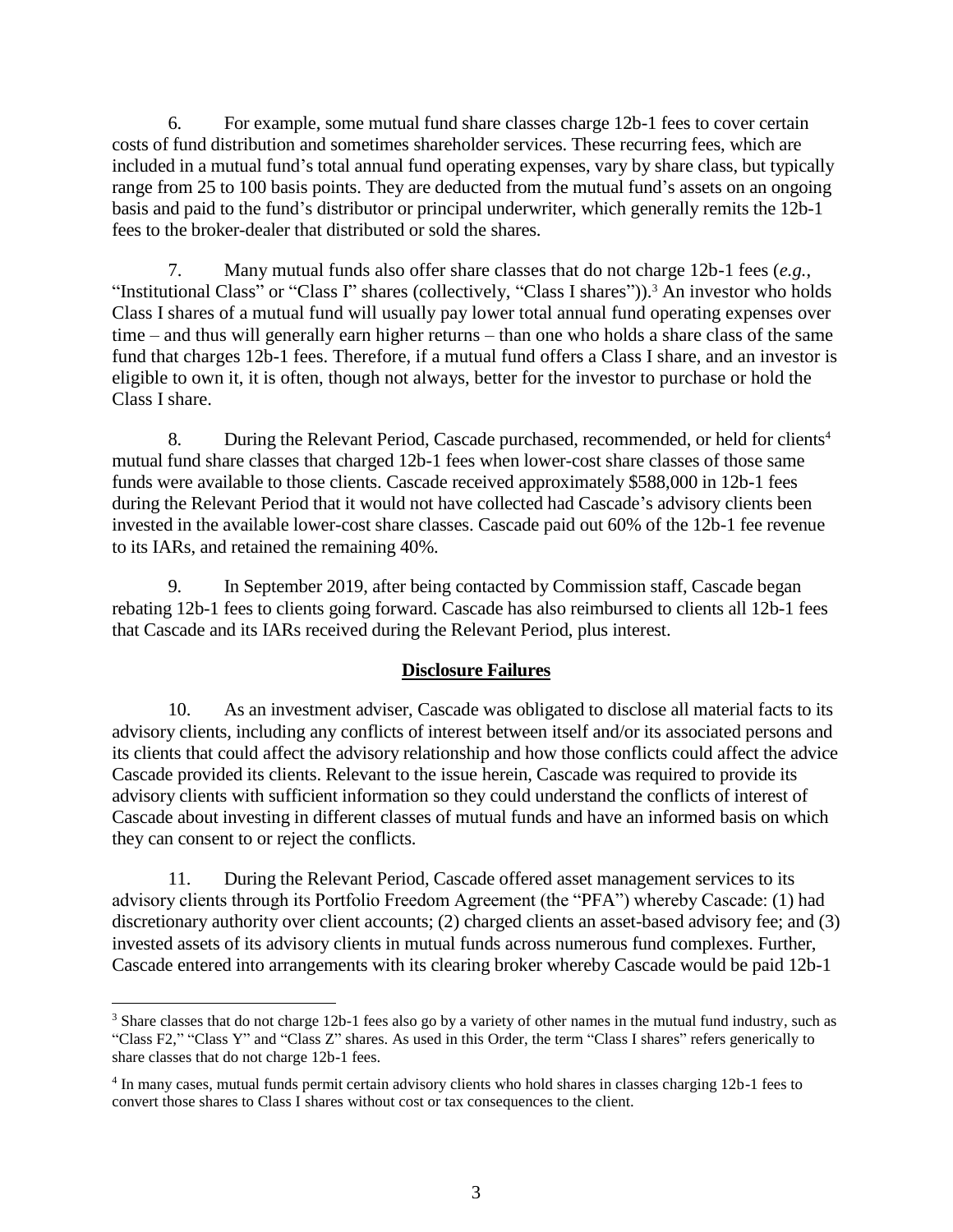fees that the clearing broker received from mutual fund investments made through Cascade advisory accounts.

12. From 2014 through January 2017, Cascade disclosed in the PFA: "It is possible that [Cascade] may receive payments directly from mutual fund companies, which could cause the total fees paid to exceed the stated amounts."

13. In February 2017, Cascade revised the PFA to incorporate the following language: "[Cascade] possibly will receive additional compensation from the receipt of 12b-1 or other service fees from mutual funds held in the Account. This practice is a conflict of interest as it provides [Cascade] an incentive to recommend mutual funds based on the additional compensation received rather than the Client needs. [Cascade] seeks to discount the management fee by the amount or more than the service fees received."

14. During the Relevant Period, Cascade's Forms ADV disclosed: "Additional compensation may be received by ... the receipt of 12b-1 service fees from the sale of mutual funds. .... This practice may present a conflict of interest and does give your registered investment advisor an incentive to recommend investment products based on the additional compensation received."

15. Cascade did not adequately disclose all material facts regarding the conflict of interest that arose when it purchased, recommended, or held for its clients a share class that would generate 12b-1 fee revenue for Cascade while a share class of the same fund was available that would not provide Cascade with that additional compensation.

16. Further, Cascade's revised PFA disclosure that Cascade "seeks to discount the management fee by the amount or more than" the 12b-1 fees it received was misleading because Cascade's IARs separately negotiated advisory fees with each client, and Cascade's IARs did not consistently discount fees by an amount equal to or more than the firm's receipt of 12b-1 fees.

# **Best Execution Failures**

17. An investment adviser's fiduciary duty includes, among other things, an obligation to seek best execution for client transactions. 5

18. By causing certain advisory clients to invest in fund share classes that charged 12b-1 fees when share classes of the same funds were available to the clients that presented a more favorable value under the particular circumstances in place at the time of the transactions, Cascade violated its duty to seek best execution for those transactions.

# **Compliance Deficiencies**

19. During the Relevant Period, Cascade failed to adopt and to implement written policies and procedures reasonably designed to prevent violations of the Advisers Act and the rules thereunder in connection with disclosure of conflicts of interest presented by its mutual fund share

 $\overline{a}$ 

<sup>5</sup> *See, e.g.*, Interpretive Release Concerning the Scope of Section 28(e) of the Securities Exchange Act of 1934 and Related Matters, Exchange Act Rel. No. 23170 (Apr. 28, 1986).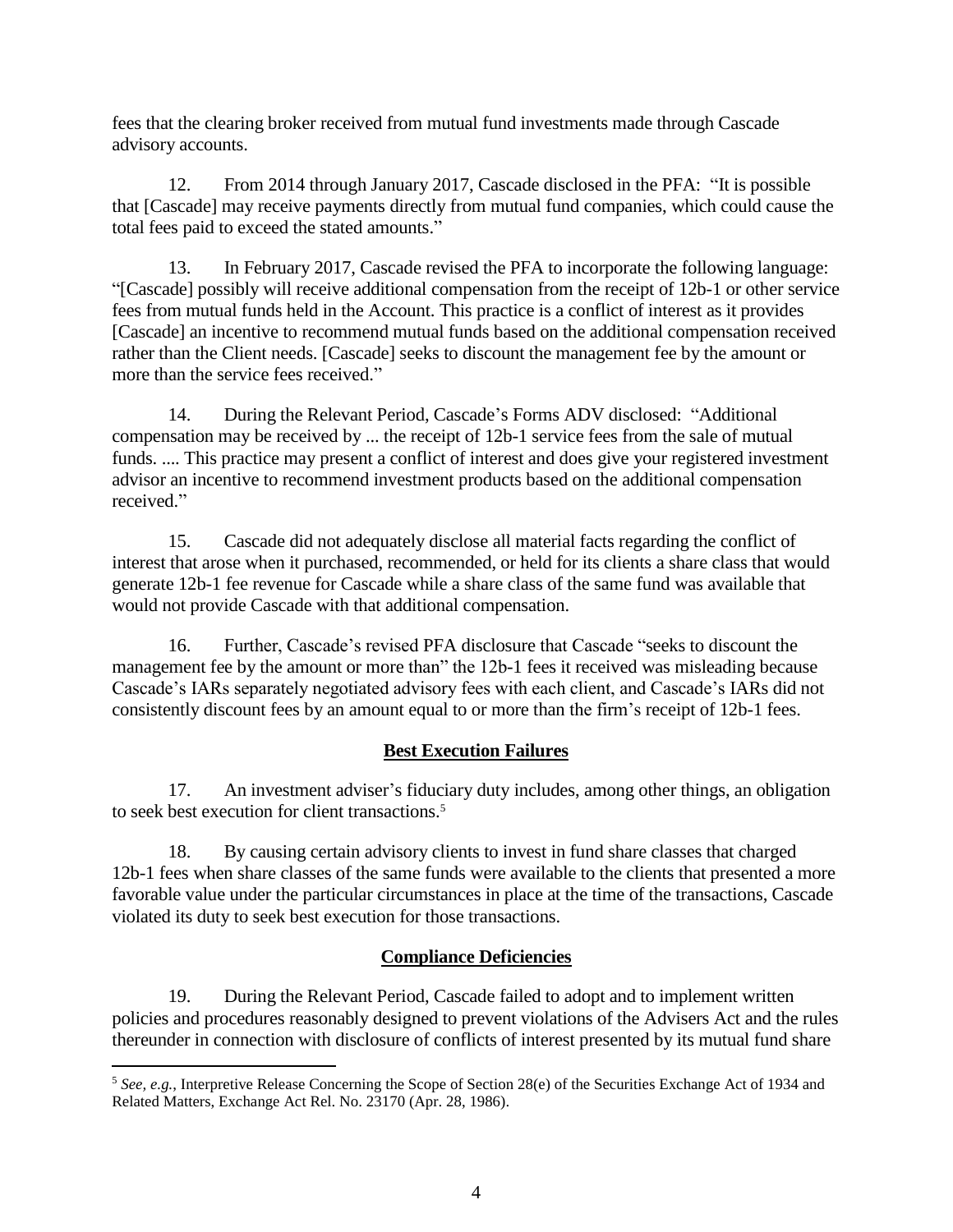class selection practices, or in connection with making recommendations of mutual fund share classes that were in the best interests of its advisory clients.

## **Violations**

20. As a result of the conduct described above, Respondent willfully<sup>6</sup> violated Section 206(2) of the Advisers Act, which makes it unlawful for any investment adviser, directly or indirectly, to "engage in any transaction, practice or course of business which operates as a fraud or deceit upon any client or prospective client." Scienter is not required to establish a violation of Section 206(2), but rather a violation may rest on a finding of negligence. *SEC v. Steadman*, 967 F.2d 636, 643 n.5 (D.C. Cir. 1992) (citing *SEC v. Capital Gains Research Bureau, Inc.*, 375 U.S. 180,194-95 (1963)).

21. As a result of the conduct described above, Respondent willfully violated Section 206(4) of the Advisers Act and Rule 206(4)-7 thereunder, which require a registered investment adviser to adopt and implement written compliance policies and procedures reasonably designed to prevent violations of the Advisers Act and the rules thereunder.

## **Cascade's Remedial Efforts**

22. Although Cascade did not self-report pursuant to the SCSD Initiative even though it was eligible to do so, in determining to accept the Offer, the Commission considered other remedial acts promptly undertaken by Cascade (including reimbursement to its clients) and cooperation afforded the Commission staff.

# **Undertakings**

23. Respondent has undertaken to:

 $\overline{a}$ 

a. Within 45 days of the entry of this Order, review and correct as necessary all relevant disclosure documents concerning mutual fund share class selection and 12b-1 fees.

b. Within 45 days of the entry of this Order, evaluate whether existing clients should be moved to a lower-cost share class and move clients as necessary.

c. Within 45 days of the entry of this Order, evaluate, update (if necessary), and review for the effectiveness of their implementation, Respondent's policies and procedures so that they are reasonably designed to prevent violations of the Advisers Act and rules thereunder in connection with disclosures regarding mutual

<sup>&</sup>lt;sup>6</sup> "Willfully," for purposes of imposing relief under Section 15(b) of the Exchange Act and Section 203(e) of the Advisers Act, "'means no more than that the person charged with the duty knows what he is doing.'" *Wonsover v. SEC*, 205 F.3d 408, 414 (D.C. Cir. 2000) (quoting *Hughes v. SEC*, 174 F.2d 969, 977 (D.C. Cir. 1949)). There is no requirement that the actor "also be aware that he is violating one of the Rules or Acts." *Tager v. SEC*, 344 F.2d 5, 8 (2d Cir. 1965). The decision in *The Robare Group, Ltd. v. SEC*, which construed the term "willfully" for purposes of a differently structured statutory provision, does not alter that standard. 922 F.3d 468, 478-79 (D.C. Cir. 2019) (setting forth the showing required to establish that a person has "willfully omit[ted]" material information from a required disclosure in violation of Section 207 of the Advisers Act).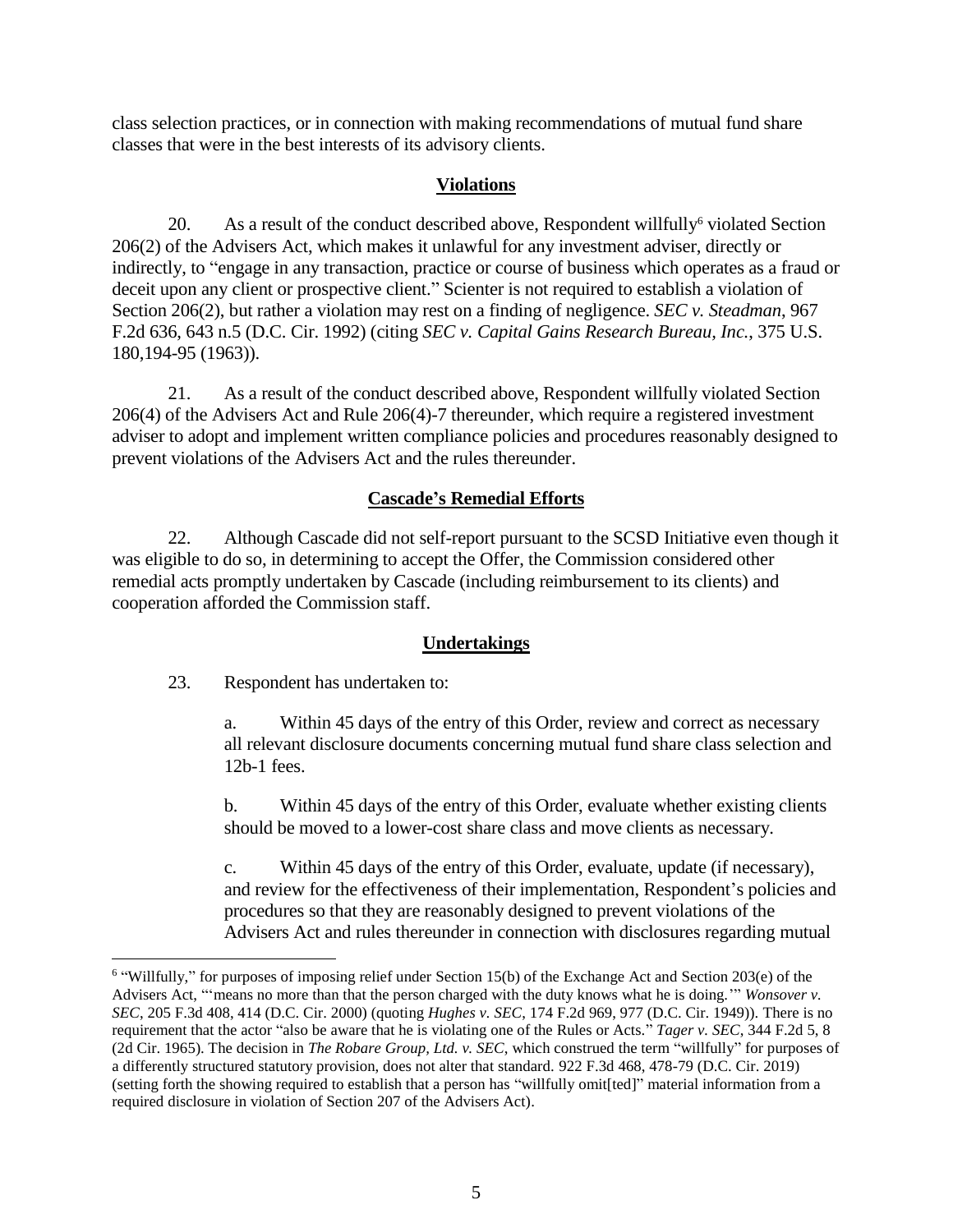fund share class selection and in connection with making recommendations of mutual funds and mutual fund share classes that are in the best interests of Respondent's advisory clients.

d. Within 45 days of the entry of this Order, notify affected investors (*i.e.*, those former and current clients who, during the Relevant Period of inadequate disclosure, purchased or held 12b-1 fee paying share class mutual funds when a lower-cost share class of the same fund was available to the client (hereinafter, "affected investors")) of the settlement terms of this Order by sending a copy of this Order to each affected investor via mail, email, or such other method not unacceptable to the Commission staff, together with a cover letter in a form not unacceptable to the Commission staff. Cascade will also comply with all disclosure obligations under the Advisers Act concerning this Order, including providing a notification of this Order in the Item 2 "Material Changes Since Last Annual Update" section of any brochure required under Rule 204-3 of the Advisers Act.

e. Within 60 days of the entry of this Order, certify, in writing, compliance with the undertaking(s), provide written evidence of compliance in the form of a narrative, and be supported by exhibits sufficient to demonstrate compliance. The certification and supporting material shall be submitted to Ian S. Karpel, Assistant Regional Director, Denver Regional Office, Securities and Exchange Commission, Byron G. Rogers Federal Building, 1961 Stout Street, Suite 1700, Denver, CO 80294-1961, or such other address as the Commission staff may provide, with a copy to the Office of Chief Counsel of the Division of Enforcement, Securities and Exchange Commission, 100 F. Street, NE, Washington, DC 20549.

f. For good cause shown, the Commission staff may extend any of the procedural dates relating to these undertakings. Deadlines for procedural dates shall be counted in calendar days, except that if the last day falls on a weekend or federal holiday, the next business day shall be considered the last day.

## **IV.**

In view of the foregoing, the Commission deems it appropriate, and in the public interest to impose the sanctions agreed to in Respondent's Offer.

Accordingly, pursuant to Section 15(b) of the Exchange Act and Sections 203(e) and 203(k) of the Advisers Act, it is hereby ORDERED that:

A. Respondent cease and desist from committing or causing any violations and any future violations of Sections 206(2) and 206(4) of the Advisers Act and Rule 206(4)-7 promulgated thereunder.

B. Respondent is censured.

C. Respondent shall, within ten (10) days of the entry of this Order, pay a civil money penalty in the amount of \$125,000 to the Securities and Exchange Commission for transfer to the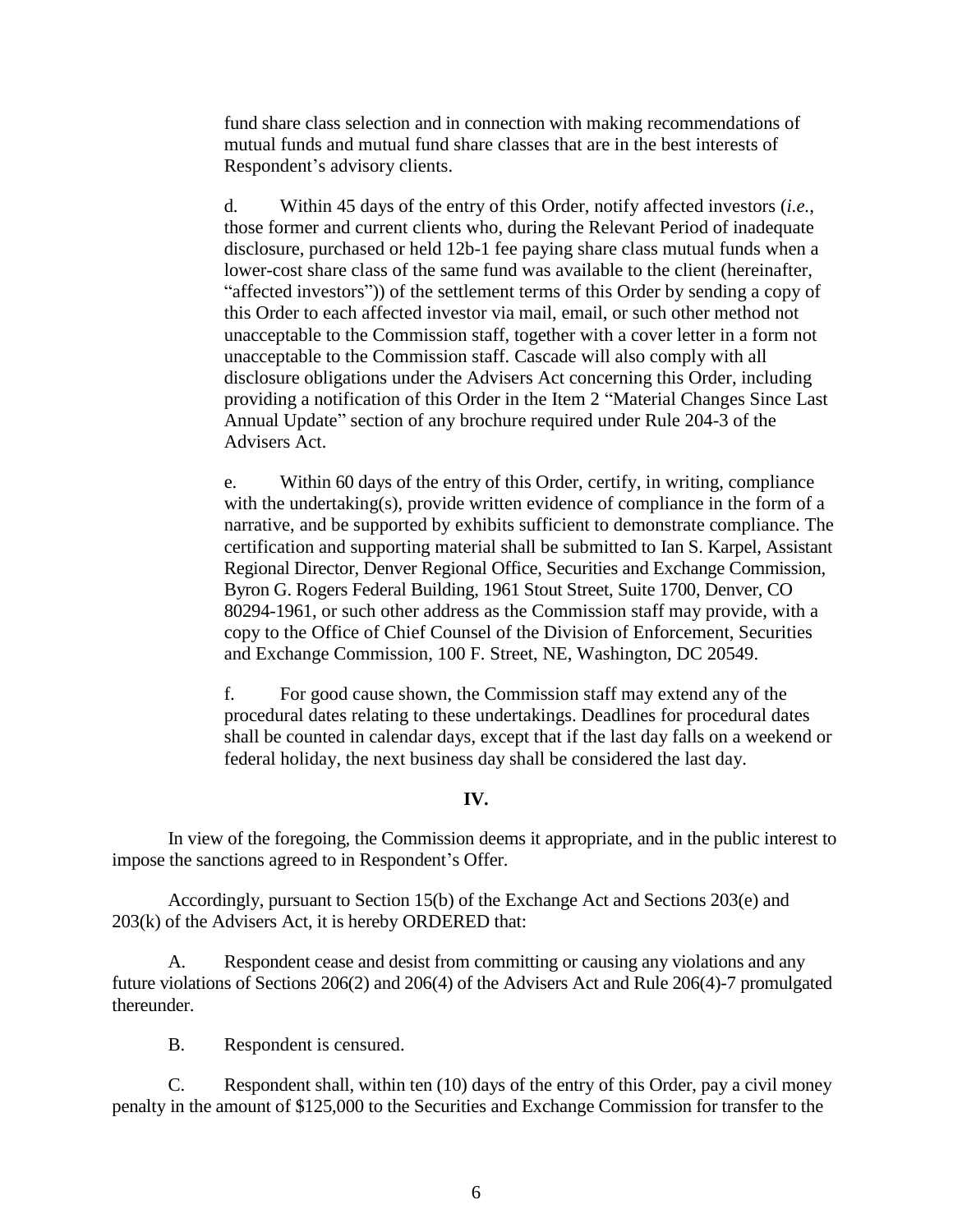general fund of the United States Treasury, subject to Exchange Act Section  $21F(g)(3)$ . If timely payment is not made, additional interest shall accrue pursuant to 31 U.S.C. §3717.

Payment must be made in one of the following ways:

- (1) Respondent may transmit payment electronically to the Commission, which will provide detailed ACH transfer/Fedwire instructions upon request;
- (2) Respondent may make direct payment from a bank account via Pay.gov through the SEC website at [http://www.sec.gov/about/offices/ofm.htm;](http://www.sec.gov/about/offices/ofm.htm) or
- (3) Respondent may pay by certified check, bank cashier's check, or United States postal money order, made payable to the Securities and Exchange Commission and hand-delivered or mailed to:

Enterprise Services Center Accounts Receivable Branch HQ Bldg., Room 181, AMZ-341 6500 South MacArthur Boulevard Oklahoma City, OK 73169

Payments by check or money order must be accompanied by a cover letter identifying Cascade as a Respondent in these proceedings, and the file number of these proceedings; a copy of the cover letter and check or money order must be sent to Ian S. Karpel, Assistant Regional Director, Denver Regional Office, Securities and Exchange Commission, Byron G. Rogers Federal Building, 1961 Stout Street, Suite 1700, Denver, CO 80294-1961.

D. Amounts ordered to be paid as civil money penalties pursuant to this Order shall be treated as penalties paid to the government for all purposes, including all tax purposes. To preserve the deterrent effect of the civil penalty, Respondent agrees that in any Related Investor Action, it shall not argue that it is entitled to, nor shall it benefit by, offset or reduction of any award of compensatory damages by the amount of any part of Respondent's payment of a civil penalty in this action ("Penalty Offset"). If the court in any Related Investor Action grants such a Penalty Offset, Respondent agrees that it shall, within 30 days after entry of a final order granting the Penalty Offset, notify the Commission's counsel in this action and pay the amount of the Penalty Offset to the Securities and Exchange Commission. Such a payment shall not be deemed an additional civil penalty and shall not be deemed to change the amount of the civil penalty imposed in this proceeding. For purposes of this paragraph, a "Related Investor Action" means a private damages action brought against Respondent by or on behalf of one or more investors based on substantially the same facts as alleged in the Order instituted by the Commission in this proceeding.